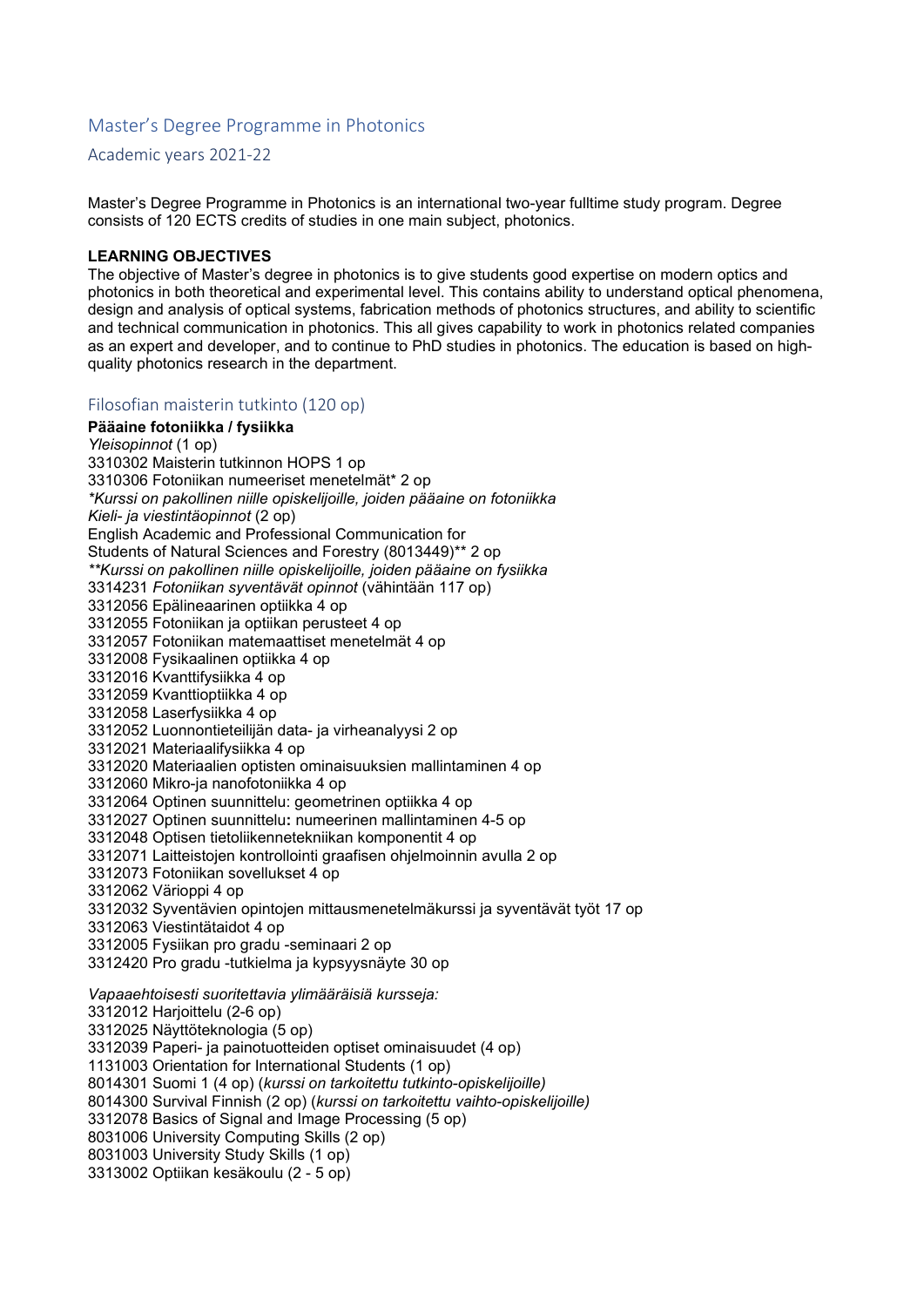| <b>CODE</b>       | <b>Course</b>                                          | <b>Obligatory</b><br>course | Lecturer                                | <b>Teaching</b><br>schedule<br>(period) | <b>Timing</b>                    | <b>ECTS</b>             |  |  |  |  |
|-------------------|--------------------------------------------------------|-----------------------------|-----------------------------------------|-----------------------------------------|----------------------------------|-------------------------|--|--|--|--|
|                   | <b>GENERAL STUDIES</b>                                 |                             |                                         |                                         |                                  |                         |  |  |  |  |
| 1131003           | Orientation for<br>International<br><b>Students</b>    | No                          | Päivi Haltilahti                        | 1                                       | 1st year                         | 1                       |  |  |  |  |
| 3310302           | <b>Study Planning</b>                                  | Yes                         | Noora Heikkilä                          | 1                                       | 1st year                         | 1                       |  |  |  |  |
| 3312063           | Communication<br><b>Skills</b>                         | Yes                         | Markku Kuittinen                        | $1 - 2$                                 | 1st year                         | $\overline{\mathbf{4}}$ |  |  |  |  |
| 3312005           | Master's Thesis<br>Seminar in<br>Physics               | Yes                         | Markku Kuittinen                        | 4                                       | 2nd year                         | $\overline{2}$          |  |  |  |  |
| 8014301           | Finnish 1                                              | No                          | Language Centre                         | 1                                       | 1st year<br>(degree<br>students) | $\overline{\mathbf{4}}$ |  |  |  |  |
| 8014300           | <b>Survival Finnish</b>                                | No                          | Language Centre                         | 3                                       | only for<br>exchange<br>students | $\overline{2}$          |  |  |  |  |
| 8031006           | University<br>Computing<br><b>Skills</b>               | <b>No</b>                   | Student and<br><b>Learning Services</b> | 1                                       | 1st year                         | $\overline{2}$          |  |  |  |  |
| 8031003           | <b>University</b><br><b>Study Skills</b>               | <b>No</b>                   | Student and<br><b>Learning Services</b> | 1                                       | 1st year                         | 1                       |  |  |  |  |
| <b>CORE</b>       |                                                        |                             |                                         |                                         |                                  |                         |  |  |  |  |
| 3312055           | Photonics and<br>Optics<br>Fundamentals                | Yes                         | Pasi Vahimaa                            | 1                                       | 1st year                         | $\overline{4}$          |  |  |  |  |
| 3312008           | <b>Physical Optics</b>                                 | Yes                         | Matthieu Roussey                        | $\overline{2}$                          | 1st year                         | $\overline{4}$          |  |  |  |  |
| 3312021           | Material<br>Physics                                    | Yes                         | Pasi Vahimaa                            | 3                                       | 1st year                         | 4                       |  |  |  |  |
| 3312016           | Quantum<br>Physics                                     | Yes                         | Pasi Vahimaa                            | $\overline{2}$                          | 1st year                         | $\overline{\mathbf{4}}$ |  |  |  |  |
| <b>LABORATORY</b> |                                                        |                             |                                         |                                         |                                  |                         |  |  |  |  |
| 3312032           | Advanced<br>Measurements<br>and Laboratory<br>Practice | Yes                         | Pertti Pääkkönen                        | $\mathbf 1$                             | 1st year                         | $\overline{2}$          |  |  |  |  |
| 3312032           | Laboratory<br>Practice 1                               | Yes                         | Various                                 | $2 - 4$                                 | 1st year                         | 9                       |  |  |  |  |
| 3312032           | Laboratory<br>Practice 2                               | Yes                         | Various                                 | autumn                                  | 2nd year                         | 3                       |  |  |  |  |